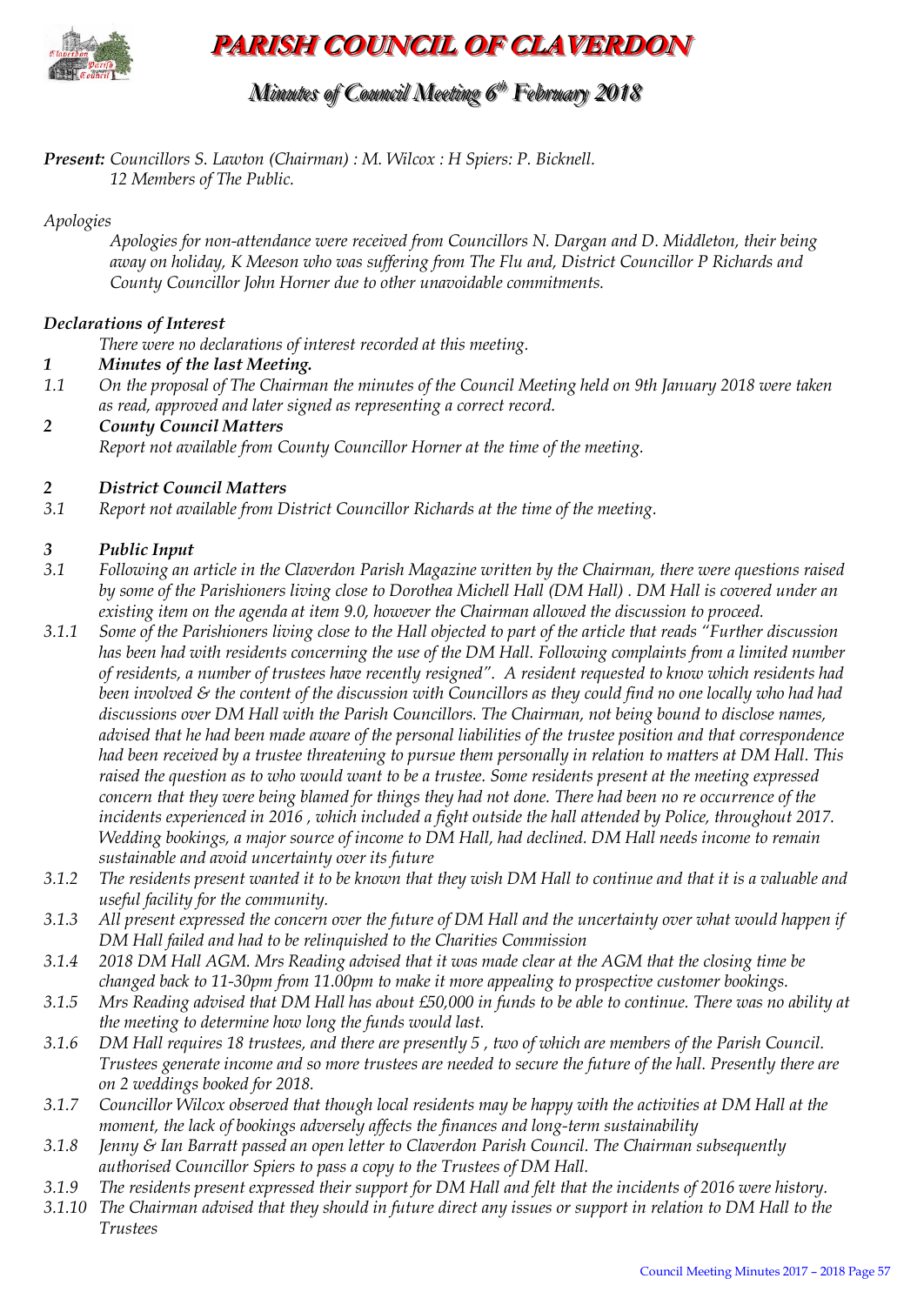- *3.1.11 A resident complained about the state of the entrance off the highway into DM Hall. The Chairman recommended the resident to write to Councillor Horner.*
- *3.2 Questions were raised about the Neighbourhood Plan which related to an existing item on the agenda covered at Item 6.1.*
- *3.3 A question was raised in connection with speeding through the village and why the promised contact numbers referred to in the January minutes had not been published. This related to an existing item on the agenda covered at Item 2.2. The 9th January 2018 meeting was post the publication cut off for the Parish Magazine and will be published this month.*
- *3.4 Shirley Reading advised that the triangle at the Forge was damaged and wanted to know what is being done about it. The Parish Clerk, Robert Lees will contact John Horner and the Highways Agency with a request to address the matter.*

## *4 Planning*

- *4.1 Decisions Notified and Update on previously considered applications.*
- *4.1.1 The Old Vicarage, 18/00240/DDT – T1 Plum : Clear and replant (Windblown)*
- *4.1.1.1 This is for notification only as the tree is in a dangerous condition, there is no requirement to go through the application process.*
- *4.1.2 Rose Cottage, Star Lane 17/03491/FUL – Proposed two Storey Side Extension Amendment received reducing the proposal to a single storey.*
- *4.1.2.1 The Amendment was circulated to Councillors and no further comment raised.*
- *4.1.3 Hercules Farm 17/00421/FUL – Demolition of existing agricultural buildings and erection of five dwellings together with access and landscaping.*
- *4.1.3.1 27th January - Notification received that the application has been refused on grounds that the site is located outside of the LSV, therefore cannot be considered as infill: there are no special circumstances that to outweigh the harm to the Green Belt: it would bring harm to the significance of a designated Heritage asset: the development would alter the character and appearance of the entry point of the Conservation Area: the development would be out of character with the surrounding properties.*
- *4.1.4 Highfield House, Langley Road 17/03742/TREE – T1 Norway Spruce Crown Lift and reduce height*
- *4.1.4.1 CPC returned No Objection. Consent Granted 25th January 2018.*
- *4.2 Applications for Discussion at this meeting.*
- *4.2.1 The Old Vicarage, 18/00178/Tree. T1 Silver Birch - fell, T2/Scots Pine Fell.*
- *4.2.1.1 Following discussion, it was agreed that there is No Objection to the proposal*
- *4.2.2 Oak Tree Farm, Buttermilk Lane 17/03451/FUL – Single Storey Extension and erection of barn outbuilding to rear.*
- *4.2.2.1 Following discussion, it was agreed that an objection to this application should be submitted on the grounds that the planned building works represented over development in the Green Belt area.*
- *4.2.3 Glebe Road No 19 18/00222/FUL - Front single storey extension to Bedroom and new Porch extension.*
- *4.2.3.1 Following discussion, it was agreed that there would be a response of no representation made to the proposal.*

# *5 Neighbour Development Plan*

- *5.1 The Chairman advised that the 6-week public consultation period had commenced on the Neighbourhood Development Plan (NDP) & that each household would have received a letter from Stratford District Council (SDC)advising them of its existence and procedure. SDC have published details in the Stratford Herald about the Draft Plan.*
- *5.2 Responses to the draft NDP should be submitted to [ClaverdonPC@gmail.com](mailto:ClaverdonPC@gmail.com) or in writing to Claverdon Parish Council, 90 Station Road, Hatton, Warwick, CV35 8XJ*
- *5.3 As some parishioners do not have access to computers, The Parish Clerk will place additional copies of the NDP inside the Community Shop for inspection.*
- *5.4 Public input – Following discussion the Chairman explained that the draft NDP did not propose any new development within the Parish as 90% of those residents that had responded to the questionnaires for the Neighbourhood Plan expressed their wish for no more development.*
- *6.4.1 Mrs. Reading asked whether this covered affordable housing of the type of houses at Morgan Close that had been made available to Claverdon residents in the past and what at the interests are of the Claverdon Community Land Trust (CCLT). The Chairman advised that he believed that Claverdon residents were still eligible for the properties in Morgan Close when they become available and that allocation of these properties was conducted by SDC and not Claverdon PC. In addition, the activities of CCLT were outside of the NDP and the remit of the meeting.*
- *5.5 The Chairman will email John Cronin to request that the banner promoting the NDP sited on the triangle by the Forge is moved as it obscures the vision of drivers*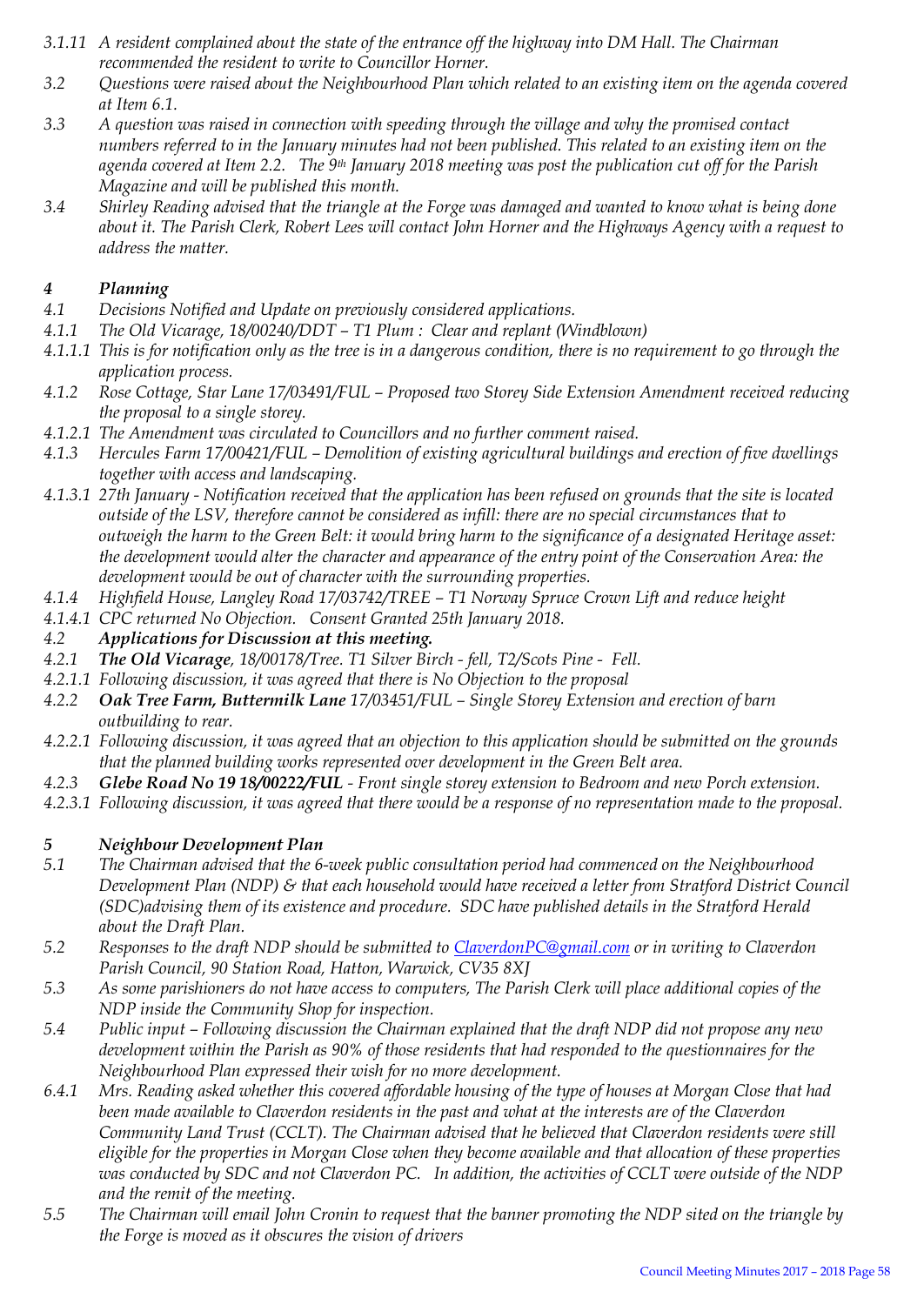## *6 Recreation Field*

*7.1 The Chairman advised he had a meeting arranged with the Planning Officer on 8th February to discuss concerns over the plans for the pavilion relating to the patio and the extra changing room and their effect on the openness of the Green Belt. Update at the next meeting.* 

## *7 Foot Paths and Bridleways*

*7.1 Warwickshire County Council Rights of Way will no longer supply free of charge replacement gates and have set criteria for qualification for free gates. They will only do this in cases when it will bring the footpath up to a useable condition. The question has been asked whether WCC will provide swing gates to replace rickety styles. Parishioners should contact WCC Rights of Way website to report dysfunctional styles and worn out gates which need replacing. This will be highlighted in the Parish Magazine.* 

## *8 Yarningale Common*

- *8.1 Fallen Trees.*
- *8.1.1 Two trees in the woodland adjacent to 'The Mound' have fallen and need logging and piling in the interests of general safety. A quotation for £150 to do the work has been received which was approved and the work authorised to proceed.*

#### *9 Dorothea Mitchell Hall*

- *9.1 The Chairman requested Councillor Spiers, as a Trustee of DM Hall, to arrange for a PIR sensor light to be installed to light the ramp walk way outside the hall.*
- *9.2 Public Input detailed at 4.1.1*

## *10 General Other Matters including any arising from Earlier Meetings and not already covered.*

- *10.1 Review of Financial Risk Assessment.*
- *10.1.1 Following discussion and review by the Councillors, the Claverdon Parish Council Risk Assessment Review document dated 6th February 2018, as at Annex 1 of the minutes was accepted and approved.*
- *10.2 Councillor Wilcox raised the matter of the height of the wall built at No 2 St Michael's Road and believed it advisable that the Parish Council ascertain the exact position.*

#### *11 Post Received*

- *12.1 Alcester North SNT*
	- *Weekly update and prompt w/c 14th January 2018 - No Claverdon items noted.(Circulated by email).*
- *12.2 WCC Localities and Communities*

*Notification of, and poster for public to attend South Warwickshire Citizens Academy, described as 'an exciting opportunity to understand and experience how Warwickshire Police protects local people from harm ad improves residents' quality of life'. (Circulated by email and posted on noticeboards and website.)* 

#### *12.3 WCC Localities and Communities*

*Notification of free Hate Crime Training Awareness Sessions being run by The Equality and Inclusion Partnership between January and March. Booking on line through https://www.reporthatenow.com/training (Circulated by e-mail).* 

## *12.4 Alcester North SNT*

*Weekly update and prompt w/c 14th January 2018 - No Claverdon items noted.(Circulated by email).*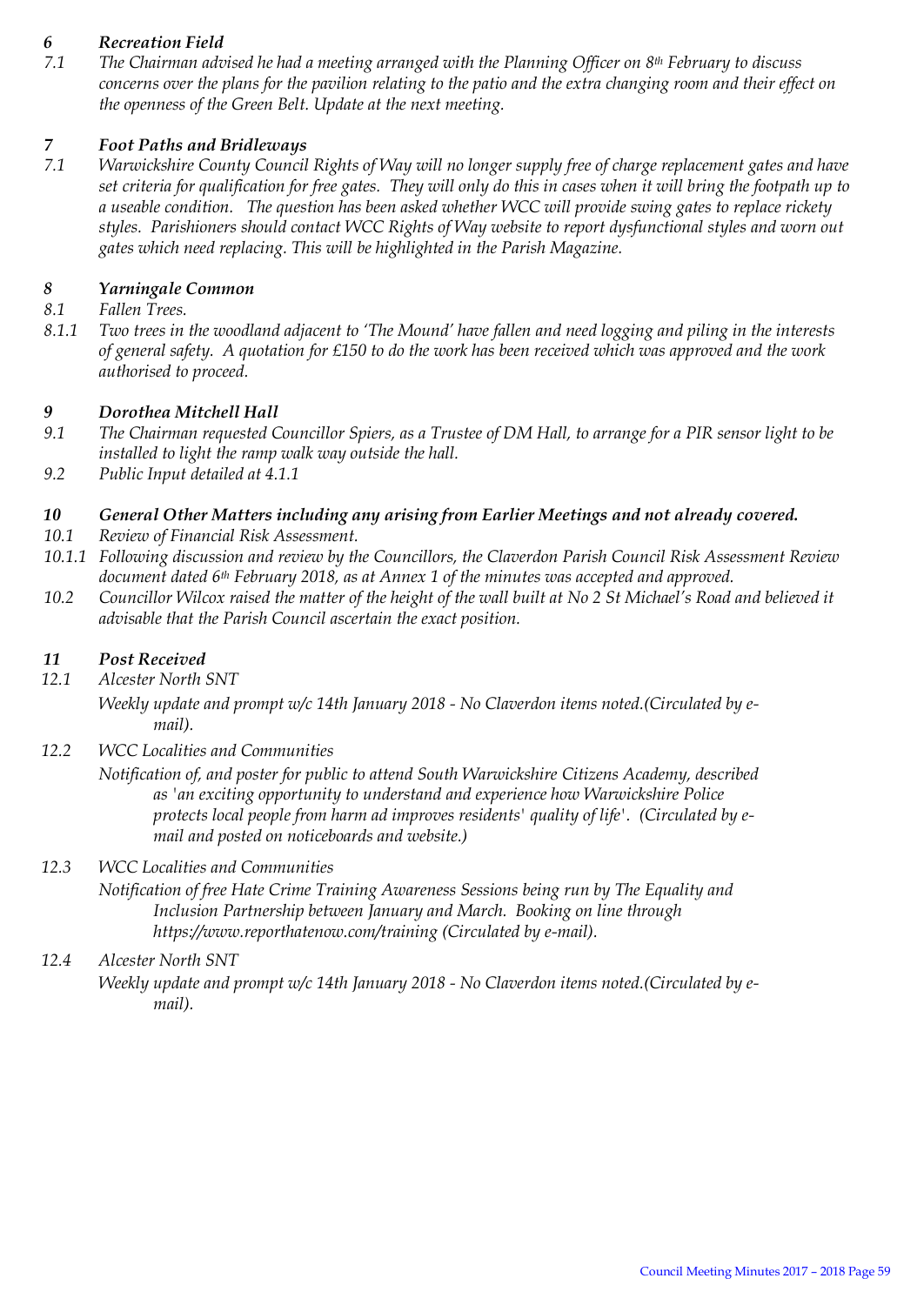## *12.5 Mr. Simon Bishop*

*e-mail sent to CPC and County Councillor Horner re. hedge on Buttermilk Lane spreading out, narrowing the road scratching sides of horse box and requesting assistance to get it cut back. Councillor Horner has copied to John Brown (WCC Highways) requesting him to look in to. (Circulated by e-mail).*

## *12.6 Alcester North SNT*

*Weekly update and prompt w/c 14th January 2018 - One Claverdon items - Suspicious circumstances Kington Lane of two in Red Transit Van driving up and down slowly apparently looking at the houses. (Circulated by e-mail).*

*12.7 SDC Planning*

*Invitation to Parish Council representatives to attend drop in session on Tuesday 13 February (1.00pm - 5.00pm) at the District Council offices. it provides an opportunity to discuss with planning policy officers the current consultation document and the process for preparing the Site Allocations Plan. There is no need to book a time, just report at the reception desk and you will be directed to the room. (Circulated by e-mail).* 

#### *12.8 SDC*

*Notification of, and link to paper for SDC Cabinet Meeting on Long Marston Airfield Supplementary Planning Document. (Circulated by e-mail).* 

## *12.9 SDC Planning and Housing*

*Notification of consultation on Supplementary Planning Document for the Canal Quarter Regeneration Zone Framework Master Plan. Document can be viewed on line or on two drop in days to Venture Business Centre Monday 19th Feb 10 a.m. to 4 pm or Elizabeth House 7th March 2 pm to 7 pm. Comments can be submitted by downloading a for a e-mailing or posting to SDC by 5:00 p.m. Friday 16th March. (Circulated by e-mail).* 

#### *12.10 Alcester North SNT*

*Weekly update and prompt w/c 4th February 2018 - No Claverdon items. Content has now been extended to include useful tips on security etc. (Circulated by e-mail).*

## *12.11 SDC Tina Brain*

*The Canal Quarter Regeneration Zone Framework Master Plan Supplementary Planning Document Consultation has commenced. The Chairman recommended that Councillors become familiar with the document.* 

## *12 Finance*

- *12.1 Grass Mowing Contracts 2018.*
- *12.1.1 Quotations have been obtained for Grass mowing in 2018 from one possible new and the three present contractors. Following discussion it was agreed to confirm Perennial Landscapes to cover Yarningale Common and The Village Verges / Lye Green and Claverdon Garden Services for The Recreation Field.*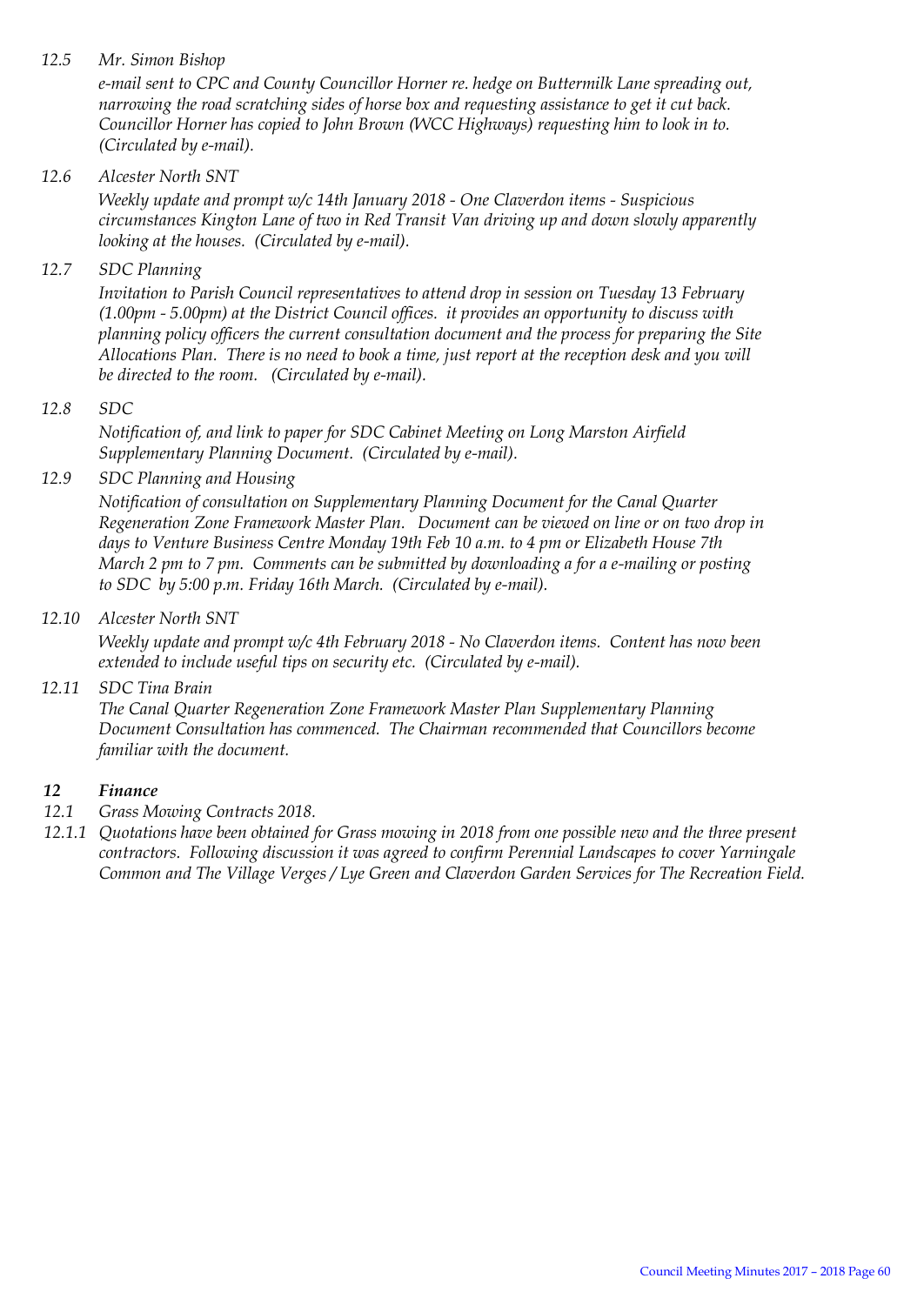## *12.2 Accounts and Payments Due.*

*12.2.1 On the proposal of The Chairman and with all in favour, Payments due to date as below, were approved, together with the account projection to the end of February.*

| Date      | <b>Item</b>                                                                           | Cheque No   | Current<br>Account<br><b>Deposits</b> | <b>Debits</b> | Deposit<br>Accounts | Total      |
|-----------|---------------------------------------------------------------------------------------|-------------|---------------------------------------|---------------|---------------------|------------|
| 31 Jan 18 | <b>Balance</b>                                                                        |             | £23,849.03                            |               | £36,328.23          | £60,177.26 |
|           | Payments for Authorisation.                                                           |             |                                       |               |                     |            |
| 10 Jan 18 | Battery Station - Defibrillator Batteries                                             | 2154        |                                       | £22.74        |                     | $-E22.74$  |
| 10 Jan 18 | Lorna Perkins for Creative Touch Design -                                             | 2155        |                                       | £216.00       |                     | $-E216.00$ |
| 10 Jan 18 | Advert Banners for Neighbourhood Plan<br>Defib Shop - Pressure Pads for Defibrillator | 2156        |                                       | £61.19        |                     | $-£61.19$  |
| 06 Feb 18 | Opus Energy - Electricity Bill to 21st January                                        | <b>DDI</b>  |                                       | £18.05        |                     | $-£18.05$  |
| 06 Feb 18 | R.C. Lees - January Salary and Admin. Exp.                                            | 2157        |                                       | £526.04       |                     | $-£526.04$ |
|           | <b>Item</b>                                                                           | Amount      |                                       |               |                     |            |
|           | Salary                                                                                | £586.00     |                                       |               |                     |            |
|           | Office Allowance                                                                      | £18.00      |                                       |               |                     |            |
|           | Postage                                                                               | £2.38       |                                       |               |                     |            |
|           | Travel including 42.6 Vehicle Miles                                                   | £19.17      |                                       |               |                     |            |
|           | Printer Ink Direct Debit Payment                                                      | £14.99      |                                       |               |                     |            |
|           | Folders for Neighbourhood Plan display in<br>the Community Shop                       | £2.70       |                                       |               |                     |            |
|           | Less Tax Paid to H.M.R.C. (Cheque No. 2157)                                           | $-E117.20$  |                                       |               |                     |            |
|           | Total                                                                                 | £526.04     |                                       |               |                     |            |
| 06 Feb 18 | H.M.R.C. - January PAYE                                                               | 2158        |                                       | £117.20       |                     | $-E117.20$ |
| 06 Feb 18 | Claverdon PCC - Room Hire for Council<br>Meeting 12th December                        | 2159        |                                       | £18.00        |                     | $-£18.00$  |
| 06 Feb 18 | Avon Planning Services - Consultation Services<br>for Neighbourhood Plan              | 2160        |                                       | £198.00       |                     | $-£198.00$ |
| 06 Feb 18 | WALC - Clerk Attendance at 'Clerk's Toolkit'<br><b>Training</b>                       | 2161        |                                       | £15.00        |                     | $-£15.00$  |
| 06 Feb 18 | SDC - Mailing costs for Neighbourhood Plan                                            | 2162        |                                       | £290.40       |                     | $-£290.40$ |
| 06 Feb 18 | Ian Price - Putting down woodchip in muddy<br>gateways on Recreation Ground           | 2163        |                                       | £105.00       |                     | $-£105.00$ |
| 06 Feb 18 | M.G. Key - January Payment + Expenses                                                 | 2164        |                                       | £242.40       |                     | $-E242.40$ |
| 06 Feb 18 | Claverdon Garden Services - Recreation Ground<br>Hedge Cutting                        | 2165        |                                       | £325.00       |                     | $-£325.00$ |
|           | <b>Receipts and /or Transfers</b>                                                     |             |                                       |               |                     |            |
| 09 Feb 18 | Groundwork UK - Grant 2017 - 2018                                                     | <b>BACS</b> | £3,510.00                             |               |                     | £3,510.00  |
|           | Interest on Reserve and Deposit Accounts                                              |             |                                       |               | £9.52               | £9.52      |
| 28 Feb 18 | <b>Projected Balance</b>                                                              |             | £25,204.01                            |               | £36,337.75          | £61,541.76 |

# *13 Meeting Dates 2018-19*

*1.1 Following discussion the following dates to the end of 2018 – 2019 year were agreed :- Forward Meeting Dates: March 6th: April 3rd: May 8th (Annual Parish Meeting 6:30 p.m. followed by Council Meeting) : June 5th: July 2nd : September 4th: October 2nd: November 6th: December 4th: January 8th: February 9th: March 5th.*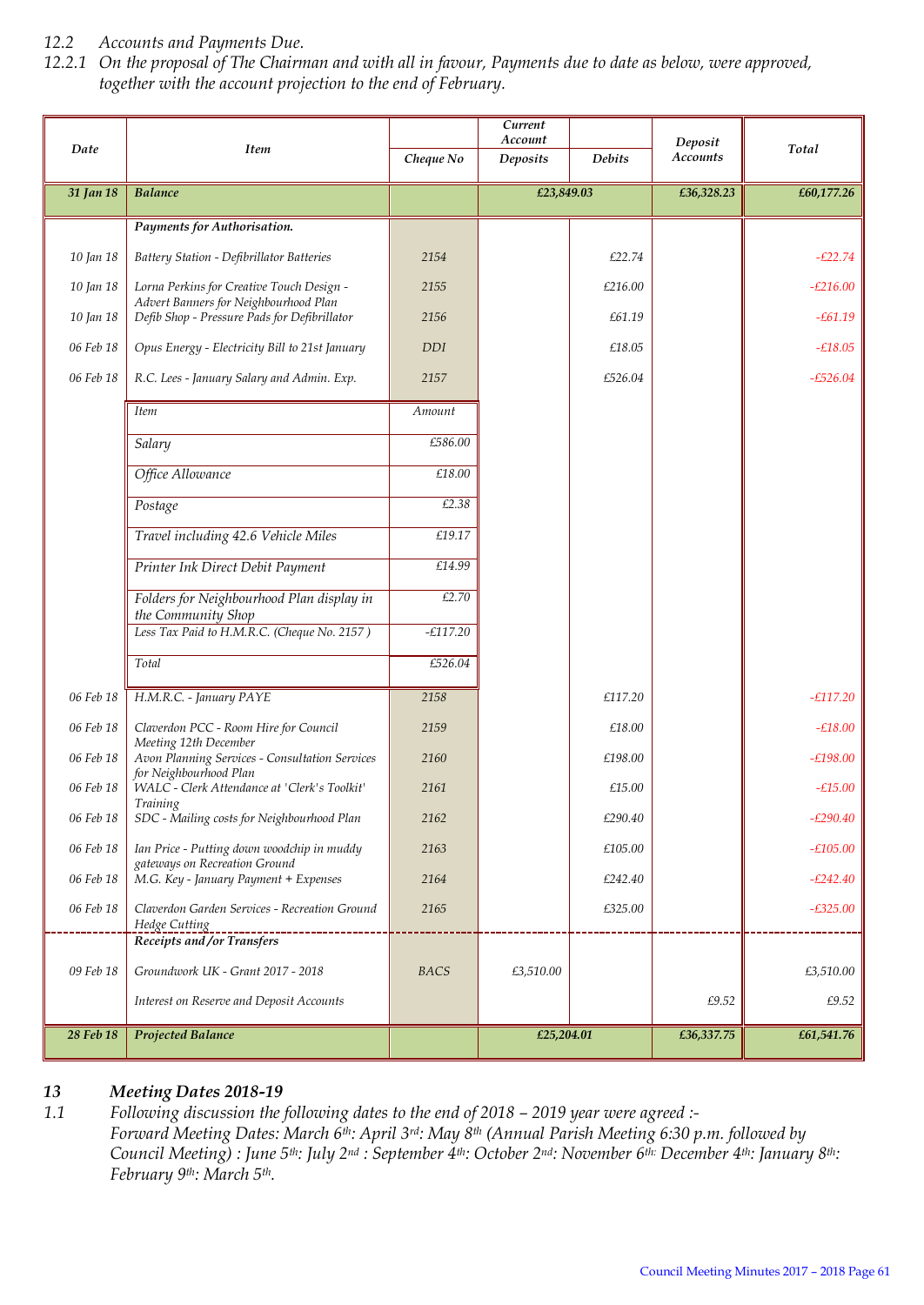| <b>CONTROL</b><br><b>ACTIONS</b> | <b>RISK</b>                                                                        | <b>IMPACT</b>                                                                                                                    | <b><i>LIKELIHOOD</i></b> | <b>SEVERITY</b> |                                                                                                                                                                                         |
|----------------------------------|------------------------------------------------------------------------------------|----------------------------------------------------------------------------------------------------------------------------------|--------------------------|-----------------|-----------------------------------------------------------------------------------------------------------------------------------------------------------------------------------------|
|                                  | <b>Budget deviations</b>                                                           | Lack of Planning brings duty of care in to question                                                                              |                          | H               | Prioritise Expenditure: Review quarterly and monitor<br>reserve allocation.                                                                                                             |
| 2                                | <b>Financial shortfall</b>                                                         | Inability to finance emergency events, service charges<br>and / or salaries indicating mis-management.                           |                          |                 | Proper budget and precept setting and control, and the<br>monitoring and maintenance of adequate reserves.<br>Control of expense.                                                       |
| 3                                | Inadequacy of precept                                                              | Services not provided : Inability to carry out functions : no<br>funds for contingencies                                         |                          | H               | Monitor progress with budget: Ensure sufficient reserves<br>for contingencies : forward Planning : Monitor public<br>concerns of facilities.                                            |
| $\overline{4}$                   | Failure to use grants<br>for intended purposes                                     | Lack of sufficient funds for project : Section 137<br>payments may be claimed back: Risk of investigation in<br>to use of funds. |                          | M               | Ensure clear minutes/procedures : Funds to be ring fenced<br>: Follow up on use : Keep separate Section 137 record :                                                                    |
| 5                                | Improperly kept<br>financial records.                                              | Inadequate financial control                                                                                                     |                          | H               | Regular scrutiny of records : Proper expense process :<br>Clear standing orders: Signatures on cheques and stubbs<br>checked.                                                           |
| 6                                | Poor quality Council<br>reporting                                                  | Poor decision making: Councillors ill informed                                                                                   |                          | H               | Agenda to councillors in time to allow information gathering<br>on items : Councillors agreement on requirements.                                                                       |
| $\overline{7}$                   | Loss of Key staff                                                                  | Failure of budgetary controls : Correspondence backlog :<br>Reduced provision of services.                                       | М                        | H               | Succession Plan: Clear budgetry process: up to date job<br>descriptions : Appraisal System : Have information<br>available to enable continuity, in the event of Clerk's<br>incapacity: |
| 8                                | Failure to respond to<br>electors wish to<br>exercise their right of<br>inspection | Loss of confidence : Loss of respect : Possible action<br>against Councillors                                                    |                          |                 | Adherance to the provisions of the Freedom of Information<br>Act: Minutes and other appropriate documents made<br>available to the public.                                              |
| 9                                |                                                                                    | Information not passed on in a timely manner: Deadlines<br>missed : Lack of achievement                                          | M                        | M               | Clear Standing orders : Clear job descriptions : Maintain up<br>to date "to do" list.                                                                                                   |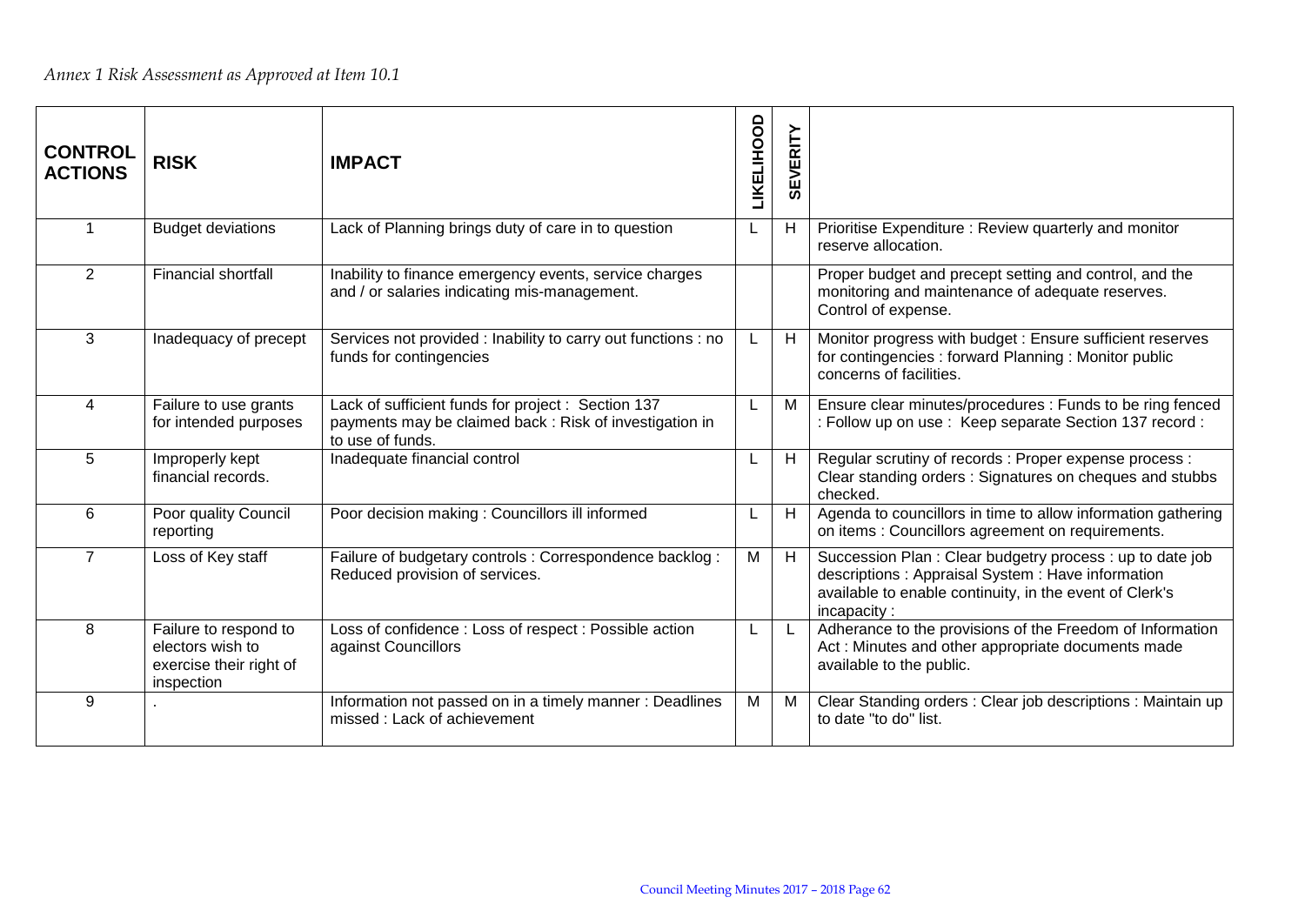| 10 | <b>Compliance with Law</b><br>Health & Safety<br><b>Equal Opportunities</b><br>Data Protection<br>Human Rights<br>Disability /<br>Discrimination<br>Employment | Fines & penalties : Action for negligence : Action for grievance<br>: Loss of reputation                                                             |    | Н | Clear Policies and Procedures : Regular review of current laws                                                                                                                                                                                                                                                                                     |
|----|----------------------------------------------------------------------------------------------------------------------------------------------------------------|------------------------------------------------------------------------------------------------------------------------------------------------------|----|---|----------------------------------------------------------------------------------------------------------------------------------------------------------------------------------------------------------------------------------------------------------------------------------------------------------------------------------------------------|
| 11 | Provision of services                                                                                                                                          | Loss of reputation: Poor public image                                                                                                                |    | M | Statement of management for service : Regular scrutiny                                                                                                                                                                                                                                                                                             |
| 12 | Ensure all business is<br>within legal powers                                                                                                                  | Illegal expenditure or actions                                                                                                                       |    | Н | Record in minutes precise power under which abnormal or<br>unusual action / expenditure is approved                                                                                                                                                                                                                                                |
| 13 | Proper, timely, accurate<br>reporting of Council<br>business                                                                                                   | Confusion, mis-understandings : Actions not reflecting<br><b>Council's intentions</b>                                                                |    | M | Approval by council: minutes properly numbered: Master kept<br>in safe place                                                                                                                                                                                                                                                                       |
| 14 | Meeting deadlines/<br>timetables                                                                                                                               | Reputation                                                                                                                                           |    | L | Documented procedures to deal with requests : Enter on to "to<br>do" list.                                                                                                                                                                                                                                                                         |
| 15 | Lack of relevant skills<br>and commitment                                                                                                                      | Fail to achieve purpose: Council's decision making by passee<br>: poor value for money                                                               | L. | Н | Training: Monitor attendance and councillors activity on<br><b>Council business</b>                                                                                                                                                                                                                                                                |
| 16 | Council dominated by<br>indiviual member                                                                                                                       | Conflict of interest : Decisions made outside of Council : Loss<br>of democratic process: Loss of opportunity for other<br>Councillors to air views. | M  | H | Clear standing orders for the conduct of meetings : Each<br>Councillor to respond to agenda items : Business conducted<br>within The Council.<br>Urgent decisions required between meetings are considered by<br>exchange of e-mail between all Councillors.                                                                                       |
| 17 | Councillors personally<br>benefitting                                                                                                                          | Reputation: Council may be reported                                                                                                                  |    | M | Clear Standing orders: Open system of payment: Interests to<br>be declared.<br>Extensions to time limits, for responses, to be sought on all<br>major planning matters to ensure discussed at a scheduled<br>meeting. Minor planning matters with deadlines before next<br>meeting e-mailed to all councillors for comment and response<br>agreed. |
| 18 | Failure to register<br>Interests                                                                                                                               | Reputation: Risk of personal benefit                                                                                                                 | L  | M | Procedures in place : General declaration of interests available<br>for inspection : Interests in individual agenda items recorded in<br>minutes.                                                                                                                                                                                                  |
| 19 | Lack of maintenance of<br>Council property.                                                                                                                    | High cost of eventual repair: Third party injury: Risk of<br>insurance claim:                                                                        | M  | H | Regularly survey: Regular maintenance: Adequate insurance<br>cover:                                                                                                                                                                                                                                                                                |
| 20 | Damage to council<br>property by third party or<br>act of God                                                                                                  | Legal liability as owner: High repair cost: Loss of asset:<br>disruption: Damage to person or other property: High repair<br>cost:                   | L  | Н | Ensure adequacy of insurance cover : maintain asset register :<br>Review annually.                                                                                                                                                                                                                                                                 |